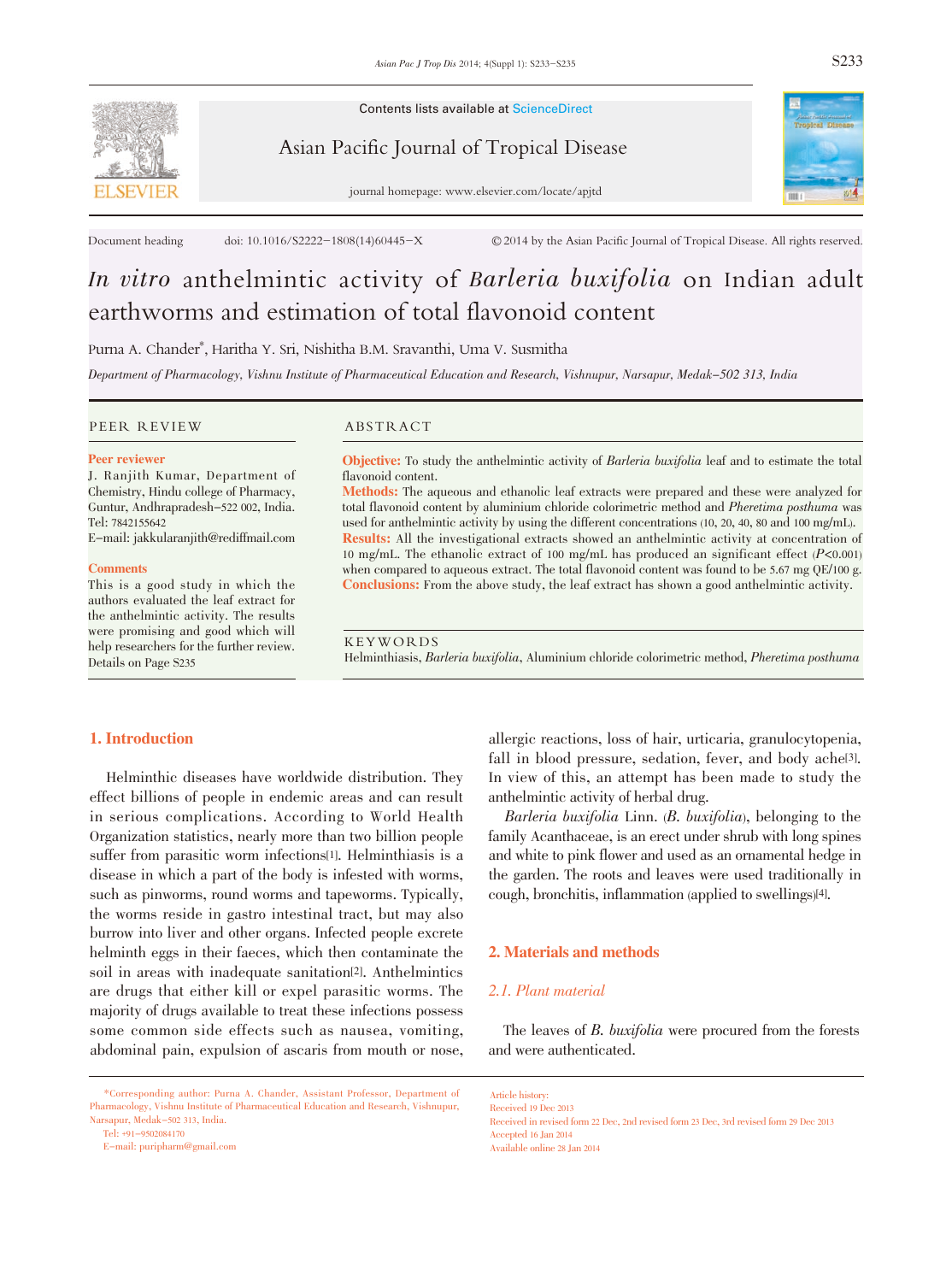# 2.2. Preparation of extract

Leaves of B. buxifolia were dried in shade and coarsely powdered. The powdered leaves were subjected to Soxhlet extraction by water and ethanol used as a solvents for 72 h. The extracts were concentrated by distilling off the solvent and then evoparating to dryness on the water bath.

#### 2.3. Drugs and chemicals

Albendazole (Alkem Laboratories Ltd.) and all the chemicals used in the study were of analytical grade.

#### 2.4. Preliminary phytochemical screening

Phytochemical screening of aqueous and ethanolic extracts were carried out to evaluate the presence of various active constituents.

# 2.5. Estimation of total flavonoid content

Total flavonoid content was measured by the aluminium chloride colorimetric assay[5]. An aliquot (1 mL) of extracts or standard solutions of quercetin (20, 40, 60, 80 and 100 µg/ mL) was added to a 10 mL volumetric flask containing 4 mL of distilled water. To the flask, 0.3 mL of 5% NaNO<sub>2</sub> was added and after 5 min,  $0.3$  mL of  $10\%$  AlCl<sub>3</sub> was added. After 5 min, 2 mL of 1 mol/L NaOH was added and the volume was made upto 10 mL with distilled water. The solution was mixed and absorbance was measured against the blank at 510 nm. The total flavonoid content was expressed as mg quercetin equivalents (QE).

#### 2.6. Experimental model

Adult Indian earth worms, Pheretima posthuma (P. posthuma) having anatomical and physiological resemblance with intestinal roundworm parasite of the human being were used to evaluate anthelmintic activity<sup>[6,7]</sup>. These were collected from moist soil and washed with normal saline to remove all fecal matter.

#### 2.7. Antihelmintic activity

Indian adult earth worms 4-5 cm in length and 0.1- 0.2 cm in width were used for the in vitro anthelmintic bioassay of aqueous extract. The worms were divided into the respective groups containing six earthworms in each group. The aqueous and ethanolic extracts were prepared at different concentrations (10, 20, 40, 80, and 100 mg/mL), the standard drug albendazole (10 mg/mL) in 50 mL of water, and the earth worms were put in the solutions and observed for anthelmintic activity. Paralysis was said to occur when the worms do not revive even in normal saline. Death was concluded when the worms lost their motility followed with fading away of their body color. Six worms of about the same size per Petri dish were used. They were observed for their spontaneous motility and evoked responses. Observations were made for the time taken to paralysis and death of individual worm[8].

#### 2.8. Statistical analysis

All results are expressed as mean±SD, and groups of data were compared with analysis of variance (ANOVA) followed by Dunnets test.Values would be considered statistically significant when P value was less than 0.001.

#### 3. Results

#### 3.1. Preliminary phytochemical screening

Results from the phytochemical screening revealed the presence of alkaloids, flavonoids, steroids and tannins in both extracts.

#### 3.2. Estimation of total flavonoid content

The flavonoid contents were present in aqueous and ethanolic extracts of B. buxifolia leaves, and the total flavonoid content was found to be 5.67 mg QE/100 g.

#### 3.3. Anthelminthic activity

The crude aqueous extract has produced a dose dependent paralysis ranging from loss of motility to loss of response to external stimuli, which eventually progressed to death. The dose of 100 mg/mL has shown the significance  $(P<0.001)$ when compared to albendazole (10 mg/mL). The ethanolic extract has taken the time of  $(37.75 \pm 2.06)$  min for paralysis and time of death was  $(89.00 \pm 1.82)$  min, and the aqueous extract has taken the time of  $(64.00 \pm 2.16)$  min for paralysys and time of death was  $(150.50 \pm 2.64)$  min. The results showed that the ethanolic extract showed better activity than that of aqeuous extract (Table 1).

#### Table 1

Anthelmintic activity of B. buxifolia on P. posthuma.

| Groups      | Drug treatment |         | concentration Time for paralysis | Time for death        |
|-------------|----------------|---------|----------------------------------|-----------------------|
|             |                | (mg/mL) | (min)                            | (min)                 |
| T           | Albendazole    | 10      | $33.75 \pm 3.50$                 | $44.55 \pm 2.50$      |
| П           | AE             | 10      | $86.75 \pm 5.78$ **              | $185.25 \pm 5.25$ *** |
| Ш           | AE             | 20      | $81.75 \pm 3.30$ **              | $175.00 \pm 2.58$ *** |
| IV          | AE             | 40      | $73.75 \pm 2.62$ **              | $164.25 \pm 3.30$ *** |
| V           | AE             | 80      | $71.50 \pm 2.88$ ***             | $158.25 \pm 2.06$ *** |
| VI          | AE             | 100     | $64.00 \pm 2.16$ ***             | $150.50 \pm 2.64$ *** |
| VП          | EE.            | 10      | $53.00 \pm 2.58$ **              | $103.00 \pm 2.16$ *** |
| <b>VIII</b> | ΕE             | 20      | $51.00 \pm 2.16$ **              | $100.25 \pm 1.70$     |
| IX          | ЕE             | 40      | $46.00 \pm 1.82$ ***             | $96.50 \pm 1.29$ ***  |
| X           | EE.            | 80      | $43.75 \pm 2.06$ ***             | $93.75 \pm 1.50$ ***  |
| XI          | EE             | 100     | $37.75 \pm 2.06$ ***             | $89.00 \pm 1.82$ ***  |

Values are expressed as mean±SD. The results were analysed by analysis of variance (ANOVA) followed by Dunnets  $t$ -test.  $P$ <0.001 when compared with Group II. AE: Aqueous extract; EE: Ethanolic extract.